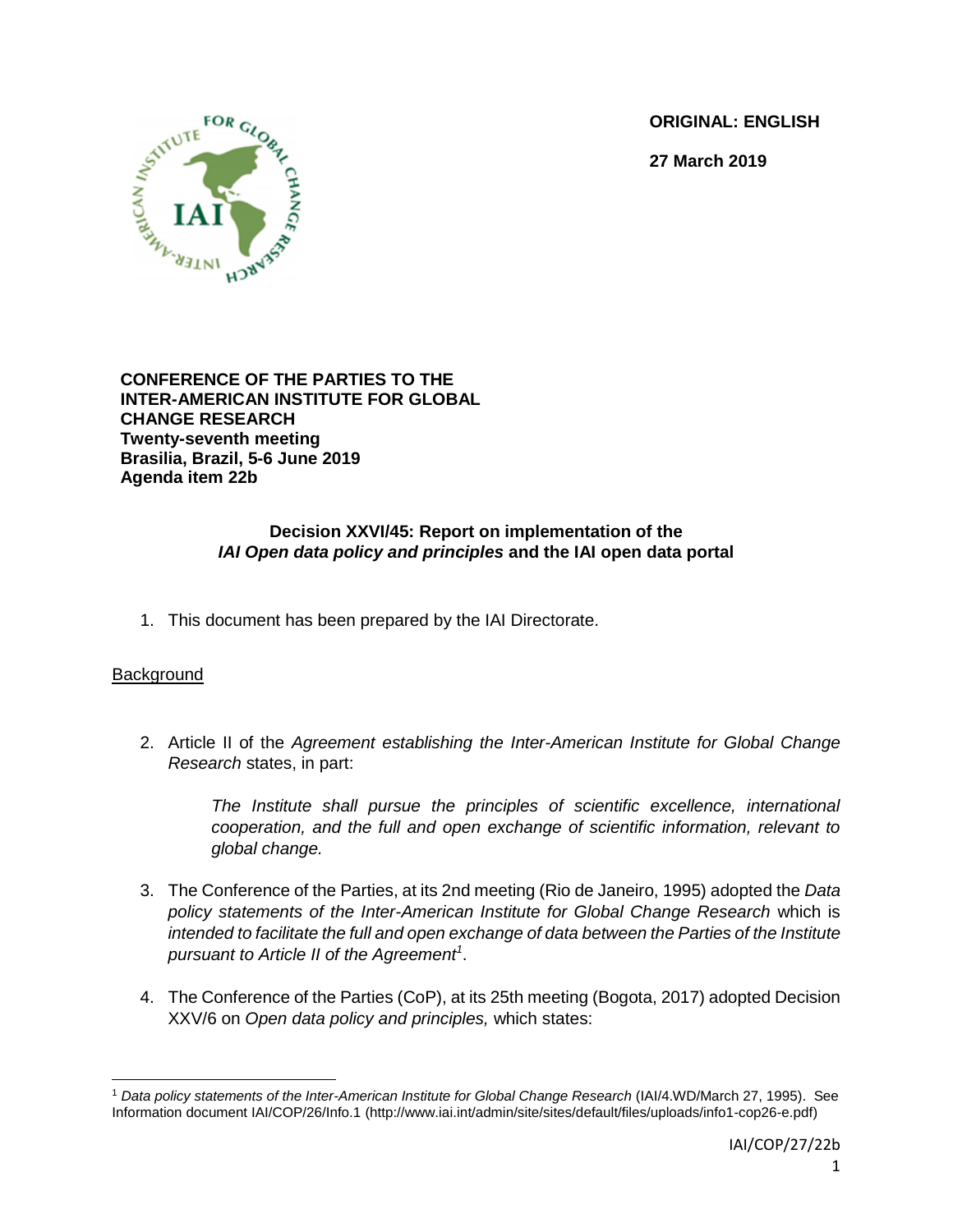*The CoP directed the IAI Directorate to define and establish open data policy and principles taking into account the data policy document approved at IAI CoP 2. The document will be presented at the next CoP.*

5. At its 26th meeting (CoP-26, Antigua, Guatemala, 2018), the Conference of the Parties adopted Decision XXVI/45 on *Report on implementation of the IAI Open data policy and principles and the IAI open data portal*, which states:

> *The IAI Directorate is directed to use the IAI Open data policy and principles to provide open access, as appropriate, to data and information generated by IAI funded research.*

6. The IAI Directorate explicitly stipulates a number of requirements related to data in projects under the Collaborative Research Networks:

> *The IAI requires a continuing commitment from the Grantee and the PI to the establishment, maintenance, validation, description, accessibility, and distribution of high-quality data that results from research supported by the grant. PIs and Grantees shall act to facilitate exchange of data among researchers. International standards shall be used to the greatest extent possible for media and for processing and exchange of data sets. By accepting this grant from the IAI, the PI and the Grantee accept their responsibility to adhere to the IAI policy for the free and open Dissemination of Results.*

> *Where applicable, a fully documented data set shall be submitted to the IAI for distribution on the IAI Data and Information System (IAI-DIS), or alternatively, the Grantee shall supply electronic metadata to the IAI-DIS.*

*7.* The IAI Directorate also notes the adoption on 4 March 2018 by 24 of the region's countries of the *Regional Agreement on Access to Information, Public Participation and Justice in Environmental Matters in Latin America and the Caribbean<sup>2</sup>* , known as the *Escazú Agreement*, which *aims to ensure the right of all persons to have access to information in a timely and appropriate manner, to participate significantly in making the decisions that affect their lives and their environment, and to access justice when those rights have been infringed<sup>3</sup> .*

## Implementation of Decision XXVI/45

 $\overline{\phantom{a}}$ 

8. A description of efforts to develop and begin implementation of the *IAI Open data policy and principles* and the IAI open data portal is available in CoP-26 document no. IAI/COP/26/20a, *Decision XXV/6: Open data policy and principles<sup>4</sup>* .

<sup>2</sup> *Regional Agreement on Access to Information, Public Participation and Justice in Environmental Matters in Latin America and the Caribbean*, United Nations Economic Commission for Latin America and the Caribbean, 2018 (see: https://repositorio.cepal.org/bitstream/handle/11362/43583/1/S1800428\_en.pdf)

<sup>&</sup>lt;sup>3</sup> Ibid, p. 7-8. (Alicia Bárcena, Executive Secretary Economic Commission for Latin America and the Caribbean)

<sup>4</sup> See: http://www.iai.int/admin/site/sites/default/files/uploads/iai-cop-26-20a-e.pdf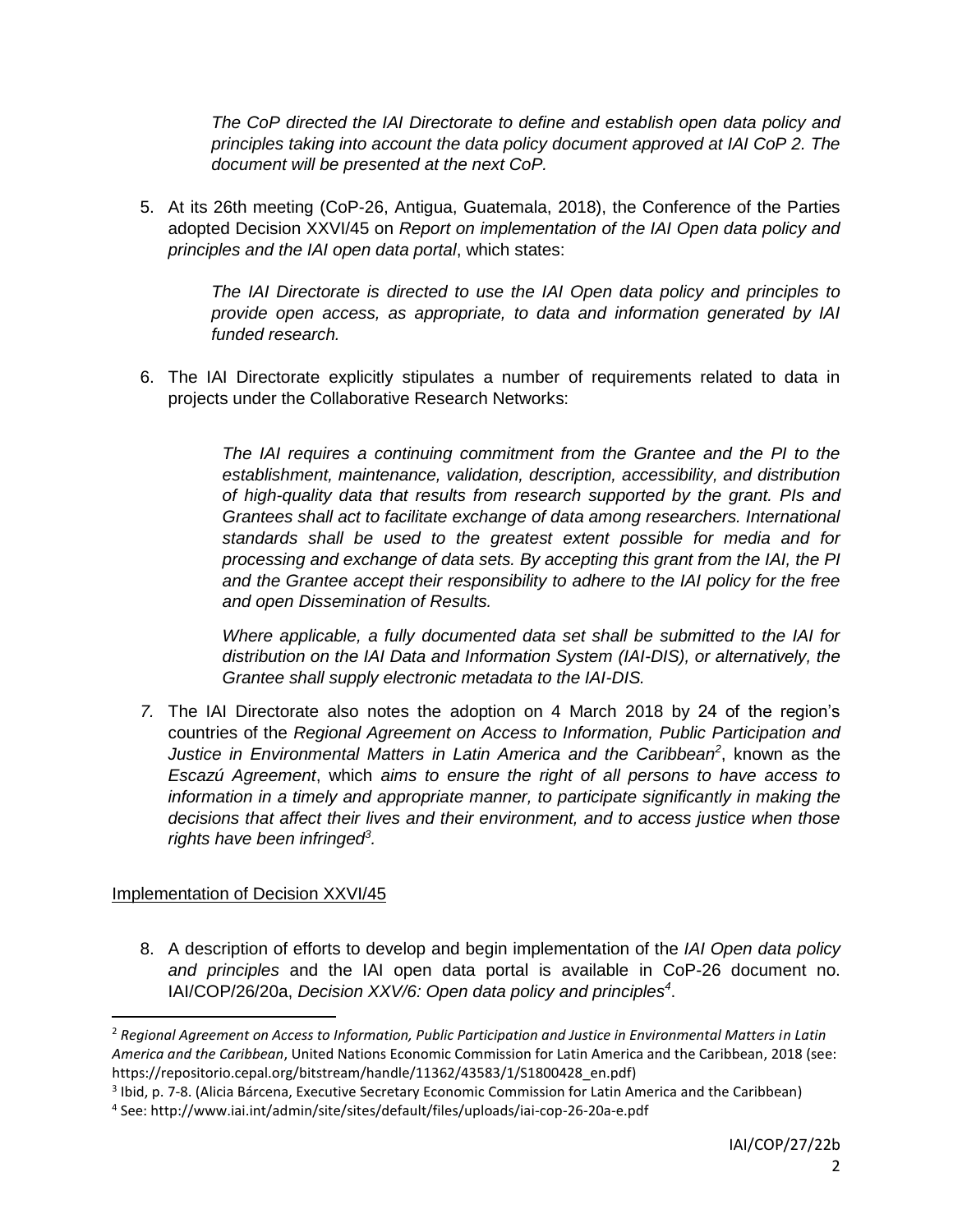- 9. The IAI Directorate acknowledges the support of the Government of Uruguay Agency for Electronic Government and Information and Knowledge Society (AGESIC), which provided the framework, through the AGESIC open data catalog, to learn the requirements of establishing such a system and the requirements to administer it in the long-term.
- 10. Support from the Center for Earth Observation Sciences (CEOS) of the University of Alberta also made development of and ongoing work on the IAI data portal possible.
- 11. With the experience gained from use of the AGESIC open data portal and with the advice received from CEOS, the IAI Directorate entered into an agreement with the University of Harvard, and its Dataverse project<sup>5</sup>, to use its data platform for the development of the IAI open data portal.
- 12. Harvard University's Dataverse is an online data repository where research institutions, organizations and researchers are able to disseminate, share, preserve, cite, search, retrieve and analyze research data. It is being developed at Harvard's Institute for Quantitative Social Science (IQSS) and counts on the participation of research institutions worldwide.
- 13. At the time of writing, the IAI Directorate believes it may be possible to present the beta IAI open data catalog at CoP-27.
- 14. The IAI Directorate is grateful for the generous financial contribution by the NSF that made the development of the IAI data portal possible.

# Other activities related to open data and open science

- 15. The IAI Directorate is working with the Committee on Data of the International Council for Science (CODATA), International Council for Science (ICS) and African Academy of Science (AAS) in the development of a *Collaborative South-South regional approach to the promotion of and adherence to open data and open science*.
- 16. This project aims to support innovative work related to open data and open science based on South-to-South cooperation. It will focus primarily on two areas, technical issues and issues related to governance in open data and science. The work on technical issues will include the promotion of and training in the use of: open and agreed data formats, protocols and standards, particularly metadata standards.
- 17. With regard to questions on governance, the project will focus on the provision of information related to intellectual property (IP) and the need to consider rights of indigenous peoples and local communities and national obligations to share data and information based on international governance, the *Regional Agreement on Access to*

 $\overline{\phantom{a}}$ 

<sup>5</sup> See: https://dataverse.harvard.edu/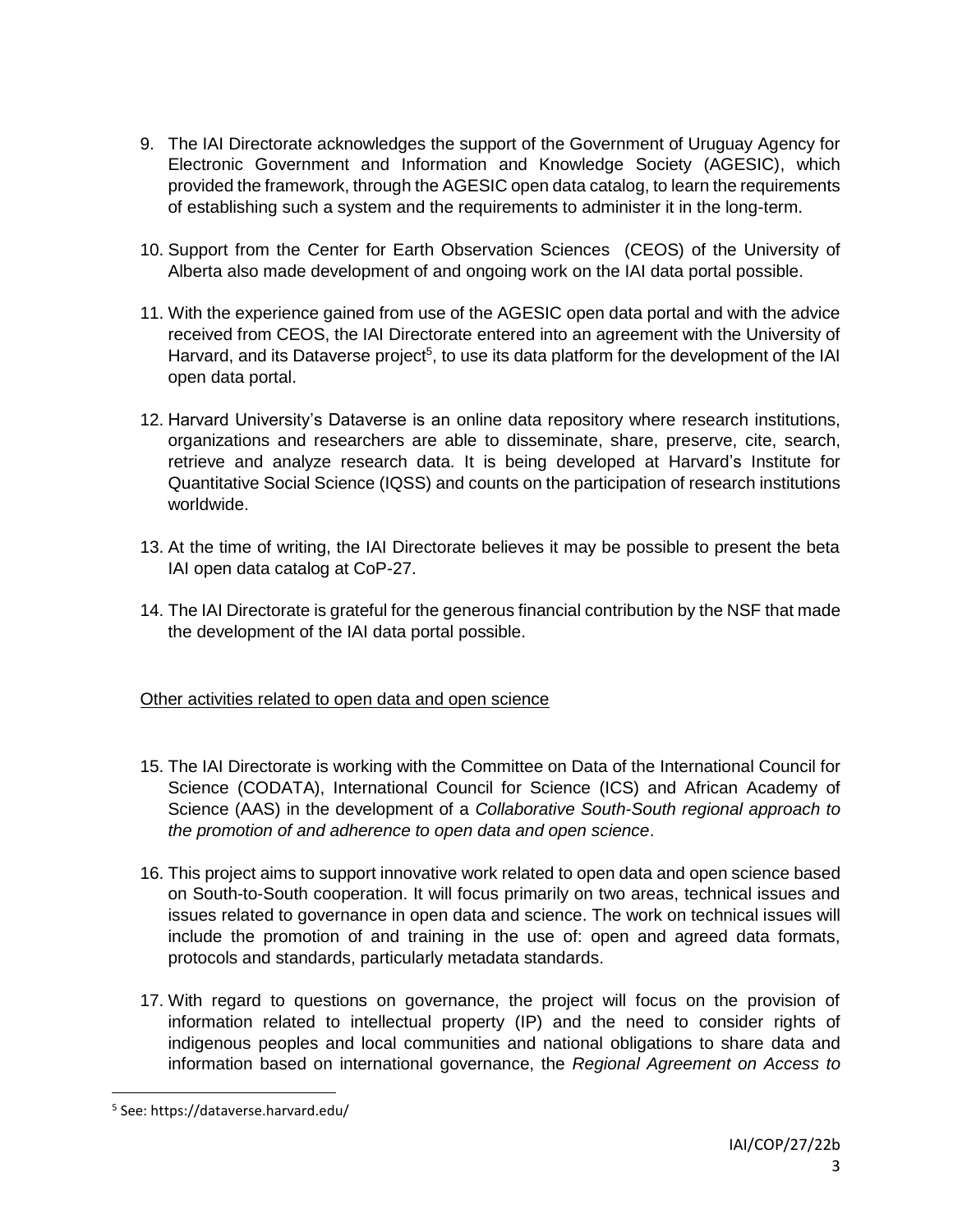*Information, Public Participation and Justice in Environmental Matters in Latin America and the Caribbean* being a case in point.

18. Parties and organizations interested in supporting this work are invited to communicate with the IAI Directorate.

## **Recommendation**

19. The Conference of the Parties is invited to consider adopting the draft decision contained in the Annex 1 to the present document.